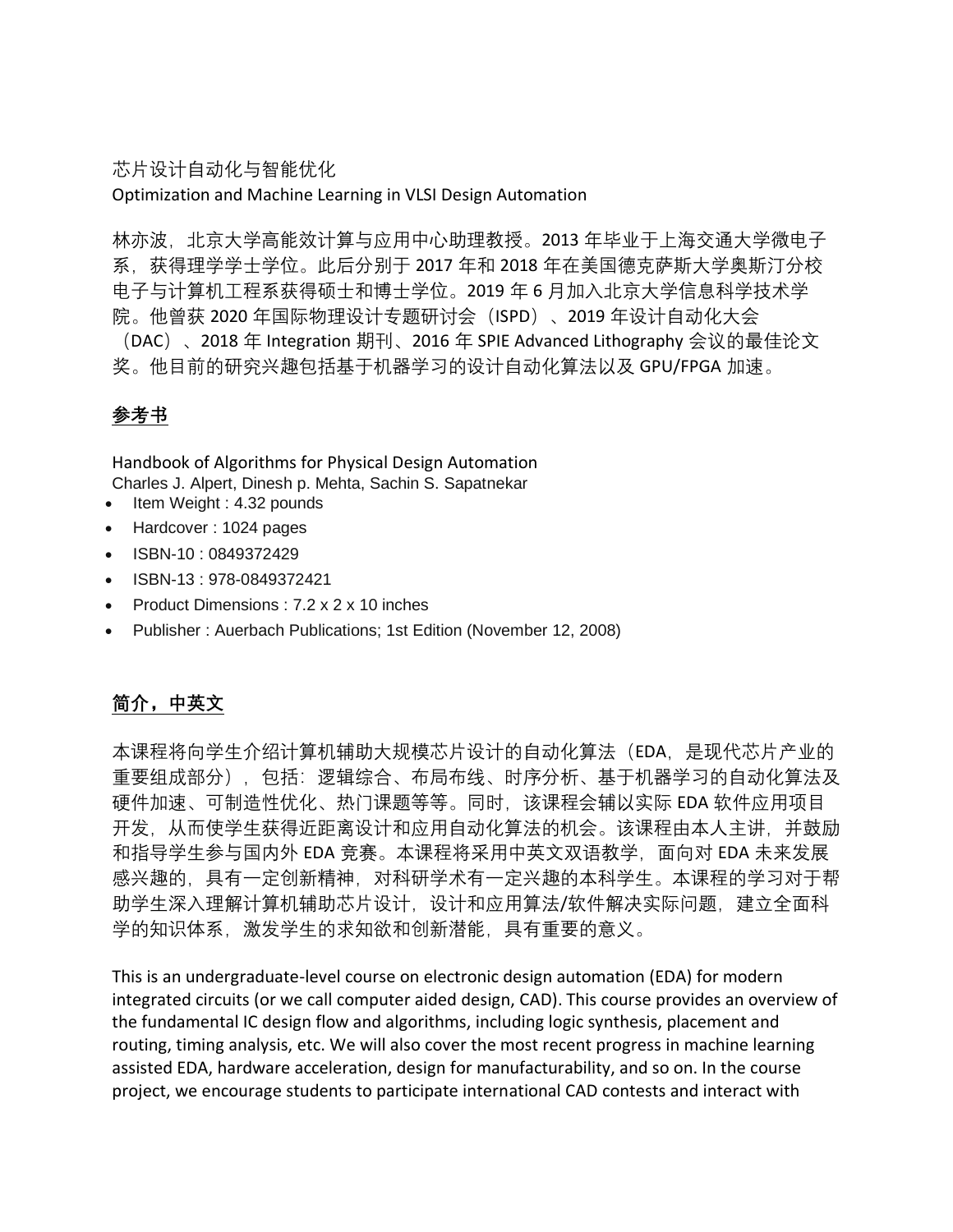researchers all over the world. Students will receive a systematic study of CAD algorithms and learn to develop algorithms and software to automate modern IC design.

#### **开课计划承诺/开设历史**

1. 开课计划和开课承诺: 注明未来三年计划开课学期及其他相关承诺 计划未来三年每年春季学期开课。

2. 开课历史:无

### **课程大纲**

- 1. 课程基本目的
- a. 在理论方面
	- 1) 了解基本芯片设计流程步骤;
	- 2) 了解芯片设计流程中各步骤常用算法,包括图算法、数学规划等;
	- 3) 了解 EDA 算法中的常见数据结构, 如网表、多边形存储等;
	- 4) 了解机器学习、硬件加速等技术在 EDA 算法中的应用。
- b. 在实践方面
	- 1) 掌握从实际设计问题抽象到计算机算法和数学问题的能力;
	- 2) 熟练使用 C/C++等语言实现高效 EDA 算法;
	- 3) 简历编写和维护较大 codebase 系统的能力。

# **内容提要及相应学时分配**

1. Introduction: from electric symbols to the real physical world 基础背景介绍 (4 学时) More details:

- a) We will introduce how a circuit is designed and implemented in the physical world.
- b) We will cover the typical design flow and methodology widely used in the industry.
- c) We will highlight the fundamental challenges from high level.

2. Logic synthesis: manipulating circuit graph / 逻辑综合 (8 学时)

- a. Logic optimization / 逻辑优化(4 学时)
- b. Technology mapping / 工艺映射  $(4 \ncong H)$

More details:

- a) We will introduce how we represent the circuit in a graph and optimize the circuits with graph transformation.
- b) We will cover common operations for logic optimization.
- c) We will formulate the mathematical problems for technology mapping and explore potential solutions.

3. Placement: from facility location problem to ASIC placement / 布局 (8 学时)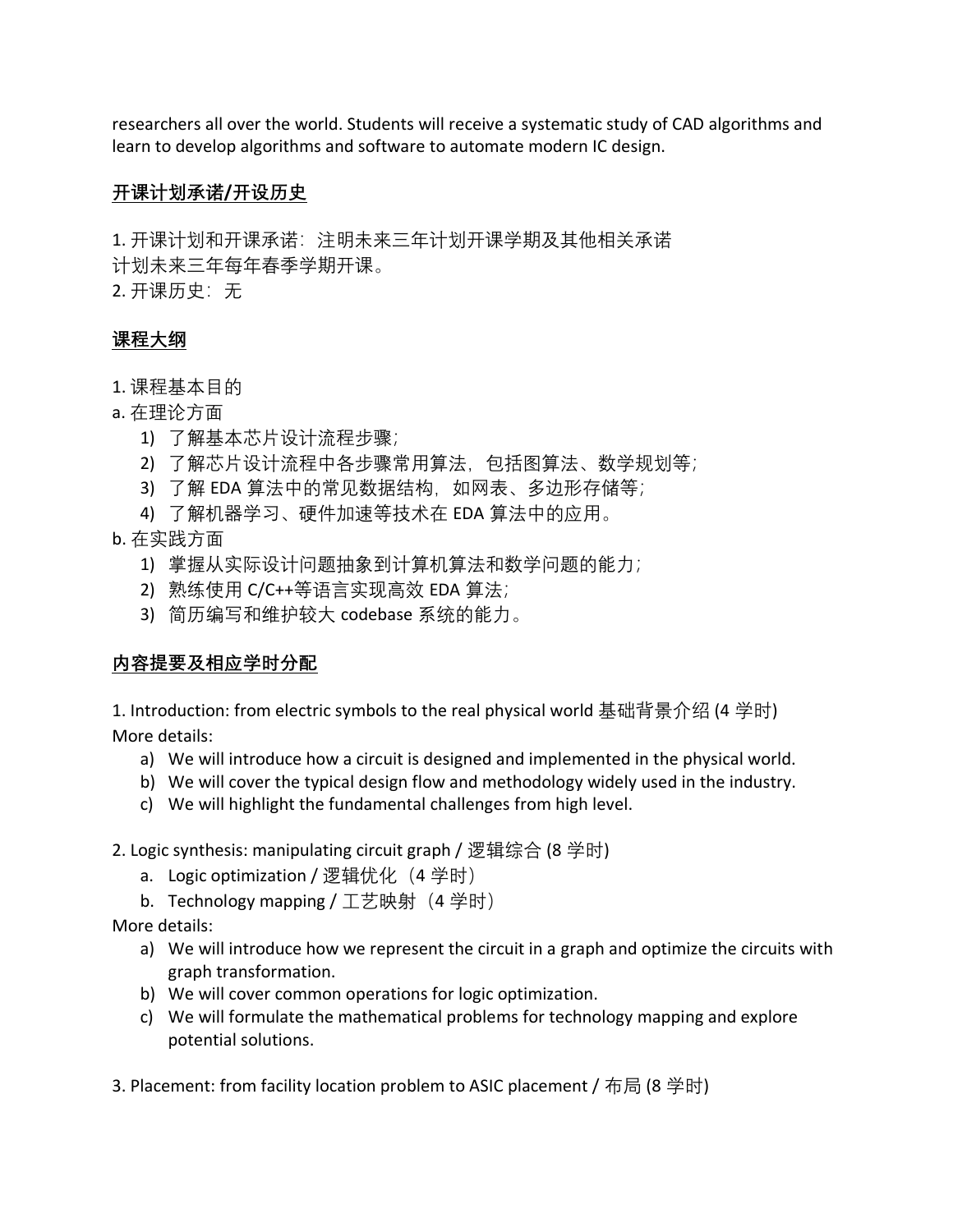- a. Partitioning / 分割 (2 学时)
- b. Floorplanning / 布图规划 (2 学时)
- c. Placement / 布局 $(4 \ncong H)$

#### More details:

- a) We will introduce typical problems in placement and their relationship with well-known problems in operating research.
- b) We will introduce the algorithm development for partitioning, floorplanning, and placement in the history.
- c) We will learn to formulate integer programming and nonlinear optimization problems for placement related tasks.

#### 4. Routing: from vehicle routing to VLSI routing / 布线 (8 学时)

- a. Tree generation / 布线拓扑树生成(2 学时)
- b. Routing / 布线  $(4 \frac{1}{2}$ 时)
- c. Track assignment / 布线轨道分配(2 学时)

More details:

- a) We will introduce typical routing flow for large-scale IC designs.
- b) We will extend the minimum spanning tree, Prim, and Dijkstra algorithms for tree generation.
- c) We will explain the widely-used A\* shortest path and maze routing algorithms for IC routing.
- d) We will introduce relaxation techniques for solving NP-hard problems.
- 5. Timing analysis / 时序分析 (8 学时)
	- a. Wire delay models / 互联线延迟模型(2 学时)
	- b. Static timing analysis / 静态时序分析(4 学时)
	- c. Incremental timing and CPPR / 递进式分析和悲观路径过滤(2 学时)

More details:

- a) We will introduce various delay modeling techniques and their mathematical insights.
- b) We will explain the standard procedure on static timing analysis and related graph traversal tasks.
- c) We will expand to recent topics on incremental timing analysis and common pessimism path removal and the emerging computation challenges.
- 6. Advanced topics / 新兴技术 (8 学时)
	- a. Machine learning in EDA / 机器学习辅助 EDA (2 学时)
	- b. Distributed computing and hardware acceleration / 分布式计算与硬件加速(2 学时)
	- c. Design for manufacturability / 可制造性设计与优化(2 学时)

More details:

a) We will cover the recent successful machine learning techniques for solving EDA problems.